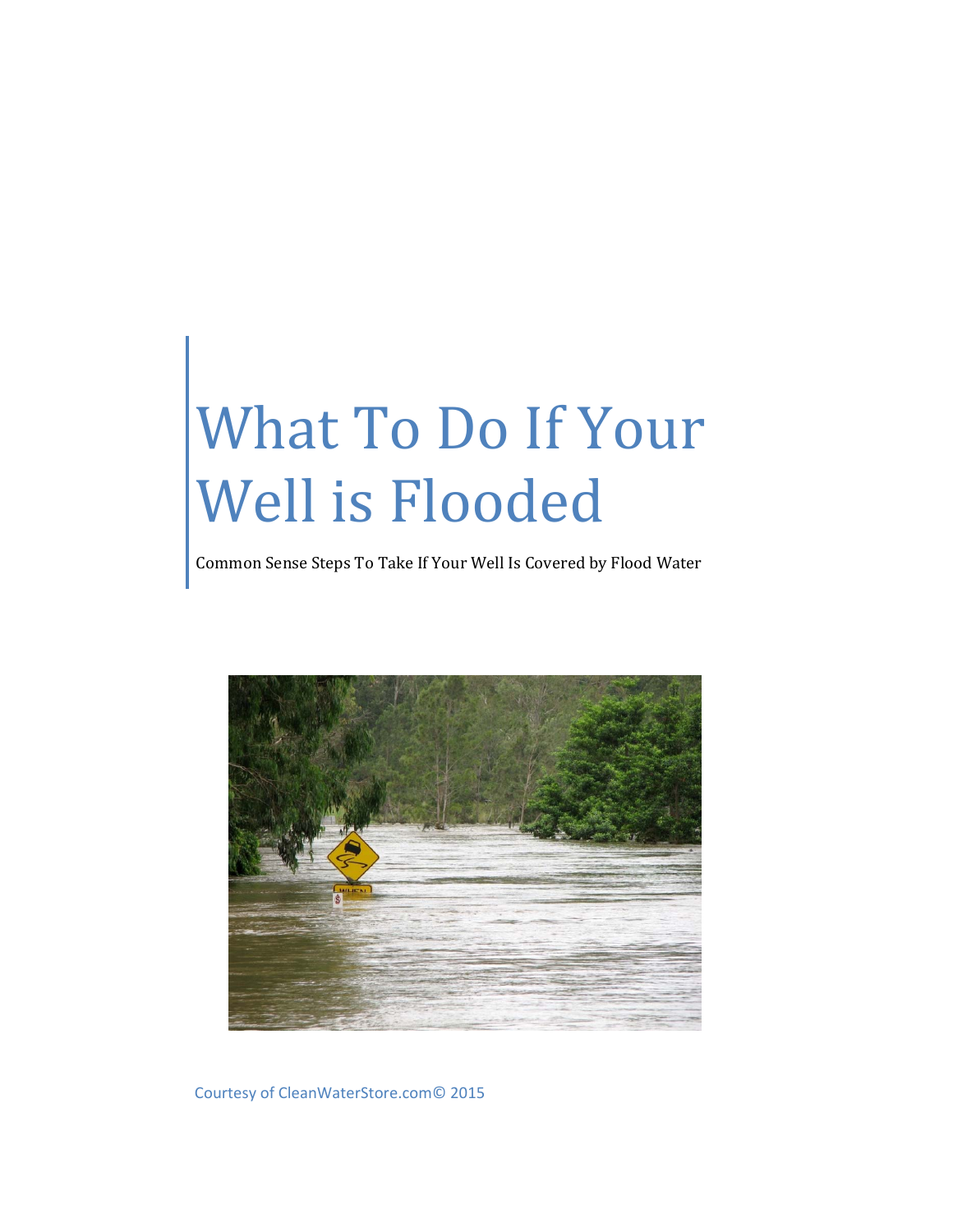## **Contents**

Wells covered by flood water can become contaminated with bacteria, parasites and other pollutants.

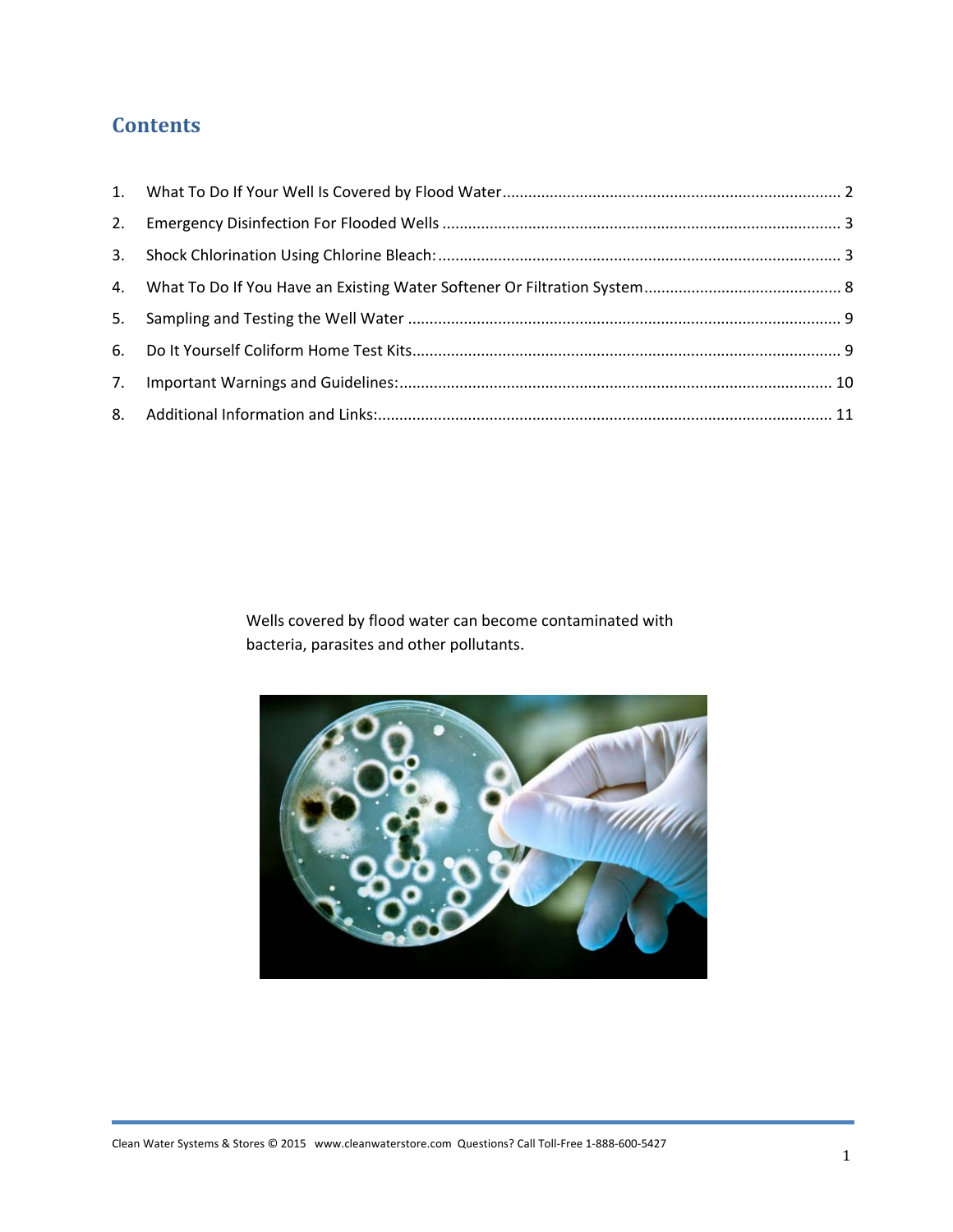# **1. What To Do If Your Well Is Covered by Flood Water**

The three primary threats from a well what has been covered by flood waters are:

- 1. DANGER OF ELECTRICAL SHOCK
- 2. CONTAMINATION BY BACTERIA, PARASITES AND VIRUSES
- 3. DAMAGE TO WELL PUMP, PRESSURE TANK, PIPES AND ELECTRICAL

## **What can happen if my well is covered by flood waters?**

If your well is not tightly sealed or protected sediment and flood waters can enter the well and contaminate it with bacteria, parasites and viruses. Fast moving flood water can move large debris such as trees and building materials, which can damage the well head, piping and electrical system. Sand and other debris pouring into the well can cause pump wear and pumping problems. Sewage from damaged septic tanks, chemicals from agricultural operations, and other contaminants can be carried by the flood water and cause the well to become contaminated.

## **What should I do if my well is covered by flood waters?**

There is danger of electrical shock. Rubber gloves and boots are not adequate protection from electrical shock. It is best to avoid inspecting the well until all flood waters have receded and your well and wiring system has been checked by a qualified well or pump contractor, or an electrician.

## **What about my well pump and pressure tank?**

Well pumps and can be damaged by flood waters which often contain large amounts of sediment. The well pump and pressure tanks should be cleaned of silt and sand. Get help from a well or pump contractor who will be able to clean, repair or maintain different types of pumps.

## **How can I know if my water is safe to drink or not?**

Do not drink water from your well if it has been covered by flood water. If your well is older than 10 years and is less than 50 feet deep, it may be impacted by contamination, even if the actual well head is not covered. Shallow wells and/or older wells with bad well seals can be under the influence of surface water, even if the surface water is not directly covering the top of well.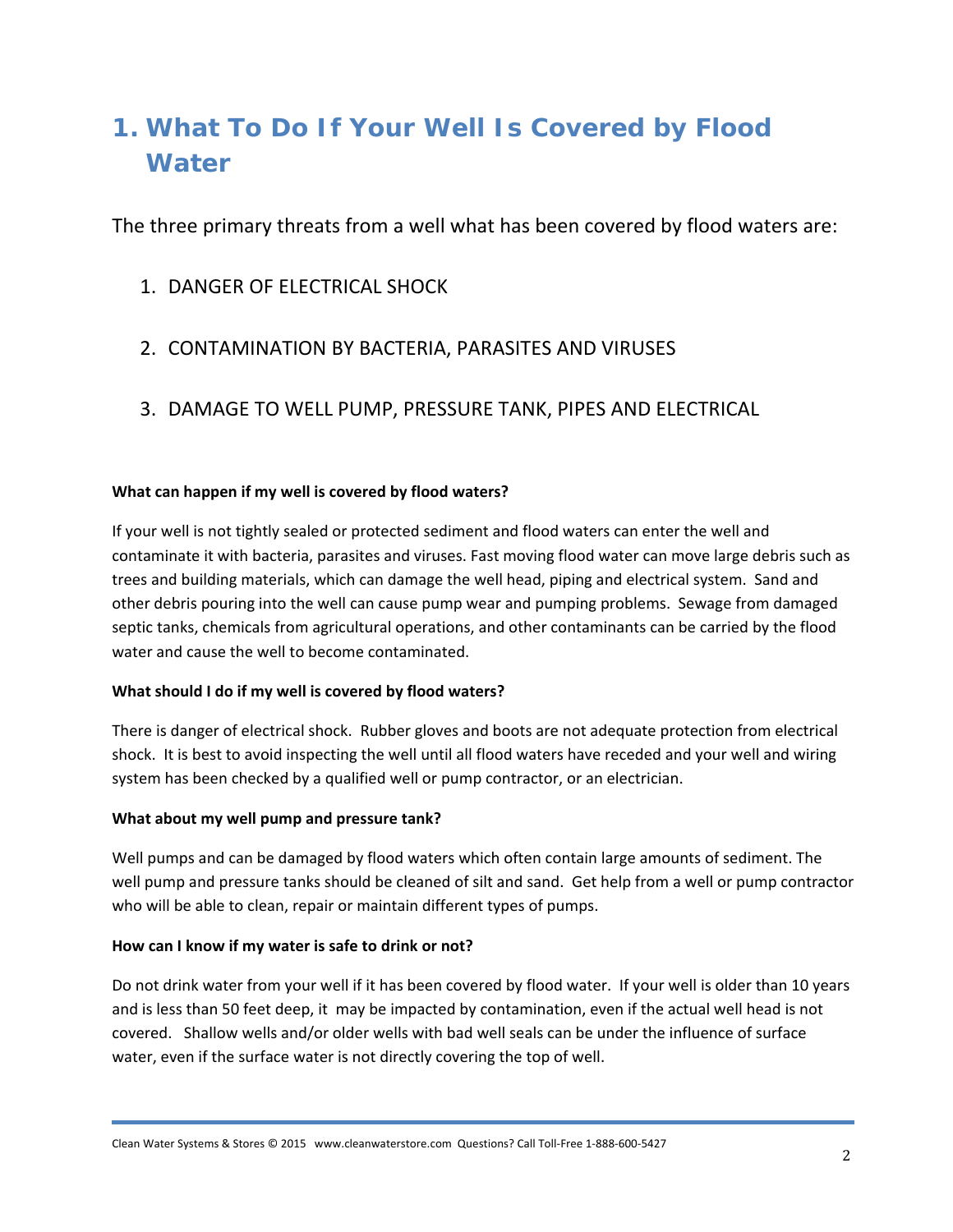# **2. Emergency Disinfection For Flooded Wells**

Before disinfecting your well check the condition of the well. Make sure there is no exposed or damaged wiring. Shock Hazard! Contact a well professional before the disinfection process if you have any doubt about the integrity or condition of your well. Do not attempt to do this yourself until your well has **been inspected.**

**CAUTION: It is important to remember, while shock chlorination may correct immediate bacteria and/or** odor problems in wells and piping systems, it does not correct the source of the bacteria. If bacteria are **entering the well from a damaged or flooded septic tank or other source, one should correct the problem, otherwise bacteria will redevelop.**

#### **How Shock Chlorination Works**

Shock chlorination involves introducing a strong chlorine solution into the water source and plumbing system, and letting it disinfect the system for 12 to 24 hours. You can use regular household bleach (nonperfumed type) that contains 5.25 percent sodium hypochlorite, which kills bacteria and certain viruses. You can also use pool chlorine, which is 10% to 12% sodium hypochlorite and twice as strong as household bleach, and/or calcium hypochlorite pellets.

#### **Note of Caution:**

**Shock chlorination of wells or piping systems may loosen up scale, iron deposits and other materials, which can clog fixtures, appliances and valves in the piping system. Care should be taken when flushing the piping, and all aerators removed to prevent clogging. In some extreme cases of corroded piping, the piping may fail and start to leak after this procedure. Chlorination will not remove nitrate or other contaminants.**

## **3. Shock Chlorination Using Chlorine Bleach:**

1. Liquid chlorination using household bleach (sodium hypochlorite) 2. Dry pellet chlorination using 70% available (calcium hypochlorite) Shock Chlorination by Liquid Bleach: 1. Clean the well house, springhouse or storage tank or reservoir. Remove debris and scrub or hose off any dirt or other deposits or interior surfaces. Pump to remove any suspended solids or foreign matter in the water if possible. Scrub interior surfaces with a strong chlorine solution containing ½ gallon household bleach, or ¼ gallon of pool chlorine to each 5 gallons of water.

Clean Water Systems & Stores © 2015 www.cleanwaterstore.com Questions? Call Toll‐Free 1‐888‐600‐5427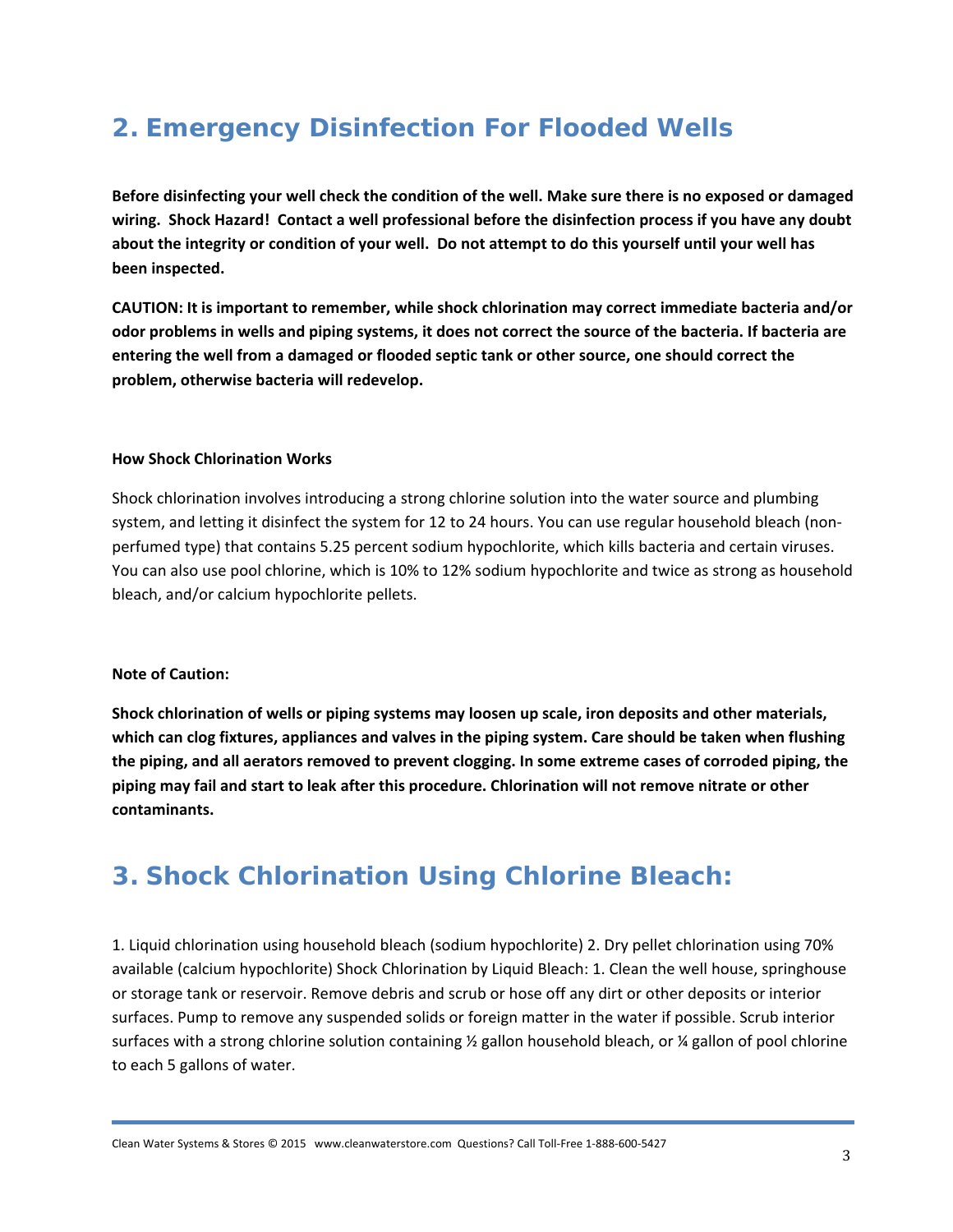2. Determine how much chlorine to use to disinfect your well by consulting Table 1. If you don't know your well depth, contact your well driller as they often keep records that will show the depth of the well. Table 1 Wells: Amount of 5.25% bleach (sodium hypochlorite) needed for disinfection to obtain approximately a 50 ppm chlorine solution in the well. If using pool chlorine (12% sodium hypochlorite) double amounts below.

If you cannot contact the well driller and do not know the depth of your well, use 1 gallon of household bleach for the disinfection process.

| Well               | Distance From Water Level to<br>Bottom of Well (Water Depth) |               |                |                |                            |                        |  |
|--------------------|--------------------------------------------------------------|---------------|----------------|----------------|----------------------------|------------------------|--|
| Casing<br>Diameter | $0^{\prime}$<br>$\overline{\phantom{0}}$<br>50'              | 50'<br>100'   | 200'           | 300'           | 100 200' 300' 400'<br>400' | 500'                   |  |
| 4"                 | 8<br>OZ.                                                     | ⅓<br>qt.      | 1 qt. $2$ qt.  |                | 3/4<br>gal.                | $\frac{3}{4}$<br>gal.  |  |
| 6"                 | ⅓<br>qt.                                                     | $1$ qt.       | 3⁄4<br>gal.    | 1<br>gal.      | $1\frac{1}{4}$<br>gal.     | $1\frac{1}{2}$<br>gal. |  |
| $8 - 12$           | ⅓                                                            | $\frac{3}{4}$ | $1\frac{1}{4}$ | $1\frac{3}{4}$ | $2\frac{1}{2}$             | 3                      |  |
|                    | gal.                                                         | gal.          | gal.           | gal.           | gal.                       | gal.                   |  |
| $12" - 16"$        | ⅓                                                            | 1             | $\mathcal{P}$  | 3              | 4                          | 5                      |  |
|                    | gal.                                                         | gal.          | gal.           | gal.           | gal.                       | gal.                   |  |
| $20" - 24"$        | 1                                                            | 3             | 5              | 7              | 9                          | 11                     |  |
|                    | gal.                                                         | gal.          | gal.           | gal.           | gal.                       | gal.                   |  |
| $30 - 36$          | 3                                                            | 5             | 10             | 15             | 20                         | 25                     |  |
|                    | gal.                                                         | gal.          | gal.           | gal.           | gal.                       | gal.                   |  |

**Newer model** remove 6 bolts and lift off cap

Older model loosen set screws, lift off



Well cap style 2. Top of well where pipe enters side of well.



Remove the ½" plug common on many well heads for pouring chlorine in to the well. Some wells have four bolts, one ½" plug, and one hole for pump wire. Do not remove top bolts for access without consulting a well driller or pump installer.

EXAMPLE: The well is 4" in diameter, with a depth of 400 feet. The water level is 100 feet below the surface. 400 – 100 = 300 feet. From Table 1, a 4 inch well with 300 feet of water takes 1 quart of bleach. NOTE: In applications where it is inconvenient to determine water depth, at least ½ gallon of household bleach, or ¼ gallon of pool chlorine, may be used for wells up to 8" in diameter with water estimated to be less than 80 feet deep; one gallon should be used for similar sized wells with water greater than 80 feet.

3. Mix the chlorine solution above with 10 times as much water before pouring down well. You can use buckets, or a clean plastic trash can or container. Avoid pouring strong bleach down the well if possible.

4. Open the well cap, or if your well has a well top seal, remove the  $\frac{1}{2}$ " plug or air vent and use a large funnel to pour chlorine down well. CAUTION: well caps and seals are integral to the safety and integrity of your well. They are often regulated by the state and local codes. Be certain to comply with all applicable codes and licensing laws, whenever opening a well. If you are unsure of any of the following steps, seek the assistance of a qualified or licensed well driller or pump installer or contractor.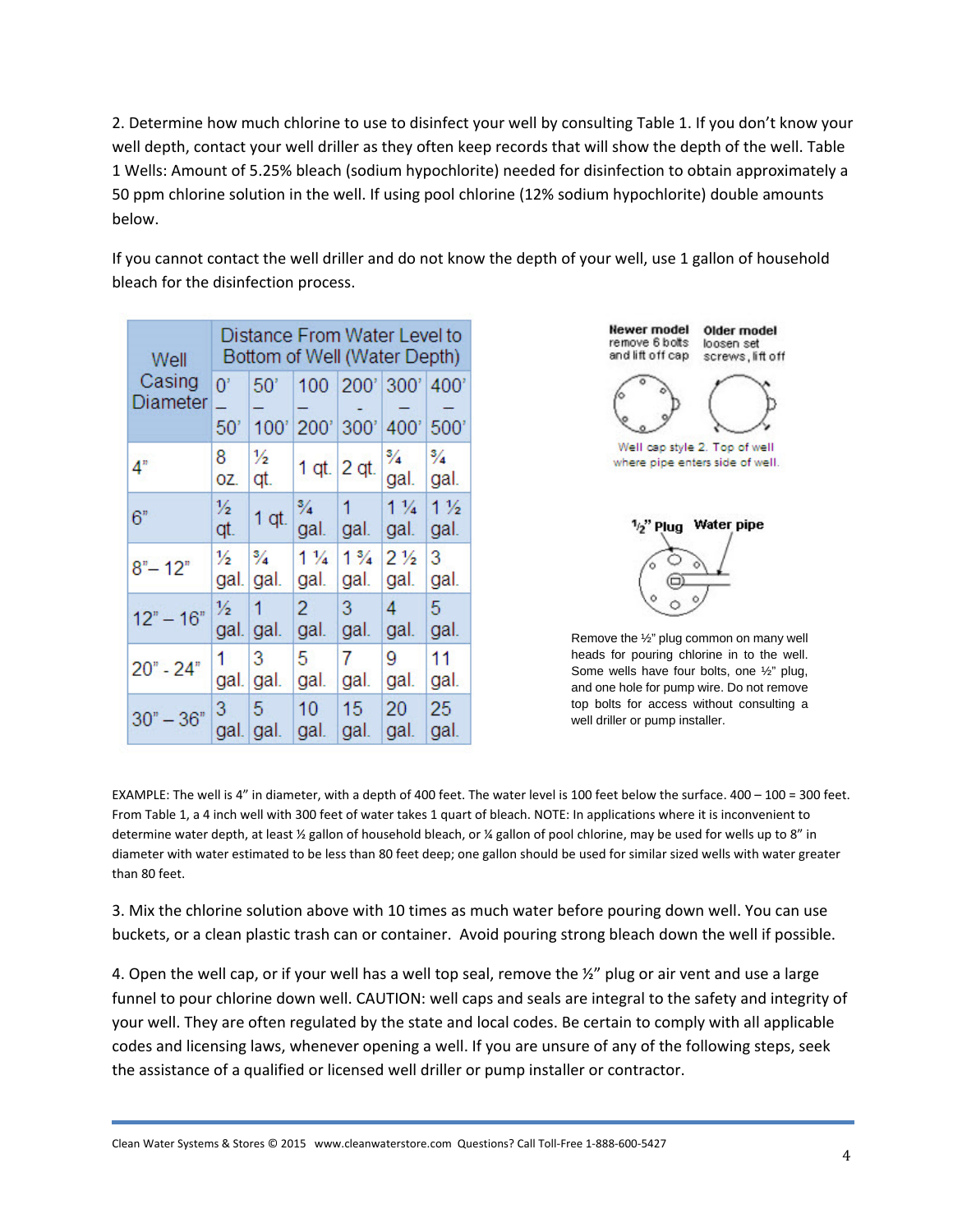5. Do not attempt to remove the sanitary well seal without the assistance of a qualified well driller or pump contractor. Do not loosen the bolts that compress the seal.

6. Wells equipped with a packer jet pump can be thoroughly disinfected only though the removal of the pipe, pump and jet unit from the well.

7. As you are adding the chlorine solution, take precautions to protect yourself from splashing chlorine and fumes. Protect your eyes with safety goggles, and wear protective gloves and clothing.

8. Pour the chlorine solution down the well. Avoid pouring the chlorine solution on the pump wire connectors.

9. If the well is relatively deep, the disinfectant may be dispersed to the bottom by alternatively starting and stopping the pump several times.

If possible, place a garden hose in the top of the well, and turn on the faucet and circulate the chlorine solution for 15 minutes until a strong chlorine odor is detected, or 50 ppm chlorine residual is detected, by using a chlorine test kit.



10. Add more bleach as needed to bring up the chlorine solution residual in the well to 50 to 100 ppm, or until you smell a strong bleach odor coming from the pipes and well.

Clean Water Systems & Stores © 2015 www.cleanwaterstore.com Questions? Call Toll‐Free 1‐888‐600‐5427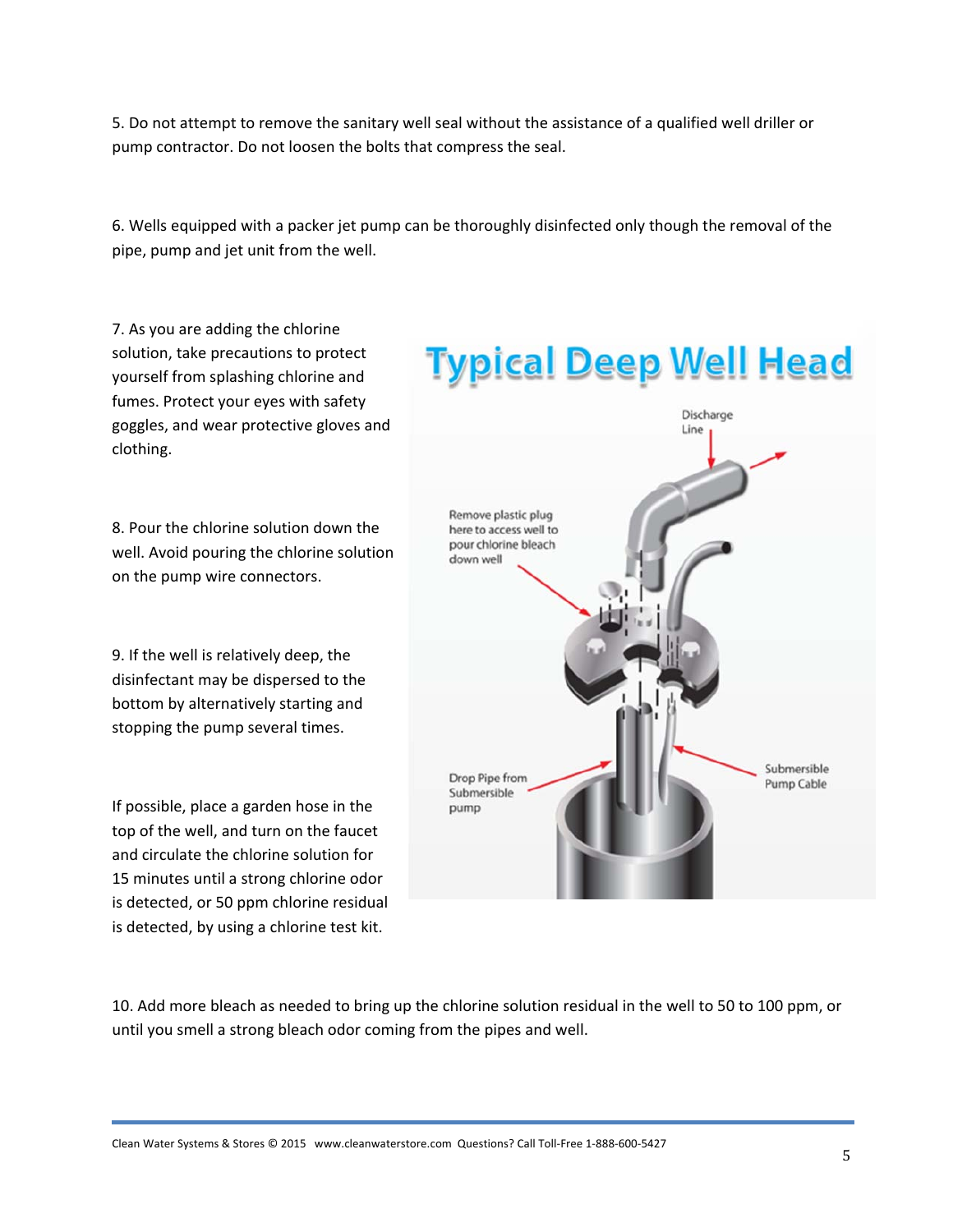11. Circulate the water from the well by connecting a garden hose to a nearby hose bib or sill cock, and feed the water back down into the well. This will also wash down the sides of the well and insure proper mixing. After approximately 15 minutes a strong chlorine odor should develop. To be more precise use a chlorine test kit to make sure the chlorine is over 50 ppm.

12. Water should be pumped from the well into the pressure tank and plumbing system.

13. All water faucets should be turned on in the house and all outside fixtures and hose bibs including fire hydrants, watering troughs, and other supply lines to other buildings, until 50 ppm is detected.

14. At this point, turn off the fixtures and let remain in the pipes a minimum of 8 hours, up to 12 hours.

15. After the chlorine has been left in the well and the plumbing system if applicable for a minimum of two hours, the chlorinated water can be discharged. Large amounts of chlorinated water should not be discharged into the septic tank.

**If possible, discharge as much of the water as possible through an outside faucet with hose attachment. Do not discharge the chlorinated water into streams or rivers.** 

16. Backwash water softeners; flush the water heater; and replace all filters if present. Replace all carbon media, filter cartridges and any other filter media that has been exposed to the contaminated well water or disinfection process.

17. For wells and piping systems that have bacterial contamination or have been flooded, resample the water and retest for coliform bacteria, after all the chlorine residual is gone from the system.

18. If bacteria are detected again, repeat procedures above. Until a safe test result is obtained, use an alternate known safe water source, or boil all water, or use bottled water. In case of large diameter wells, a greater quantity of chlorine solution is needed. As a general rule, it takes 1 gallon of 5% laundry bleach to treat 1000 gallons of water with 50 ppm of chlorine.

Clean Water Systems & Stores © 2015 www.cleanwaterstore.com Questions? Call Toll‐Free 1‐888‐600‐5427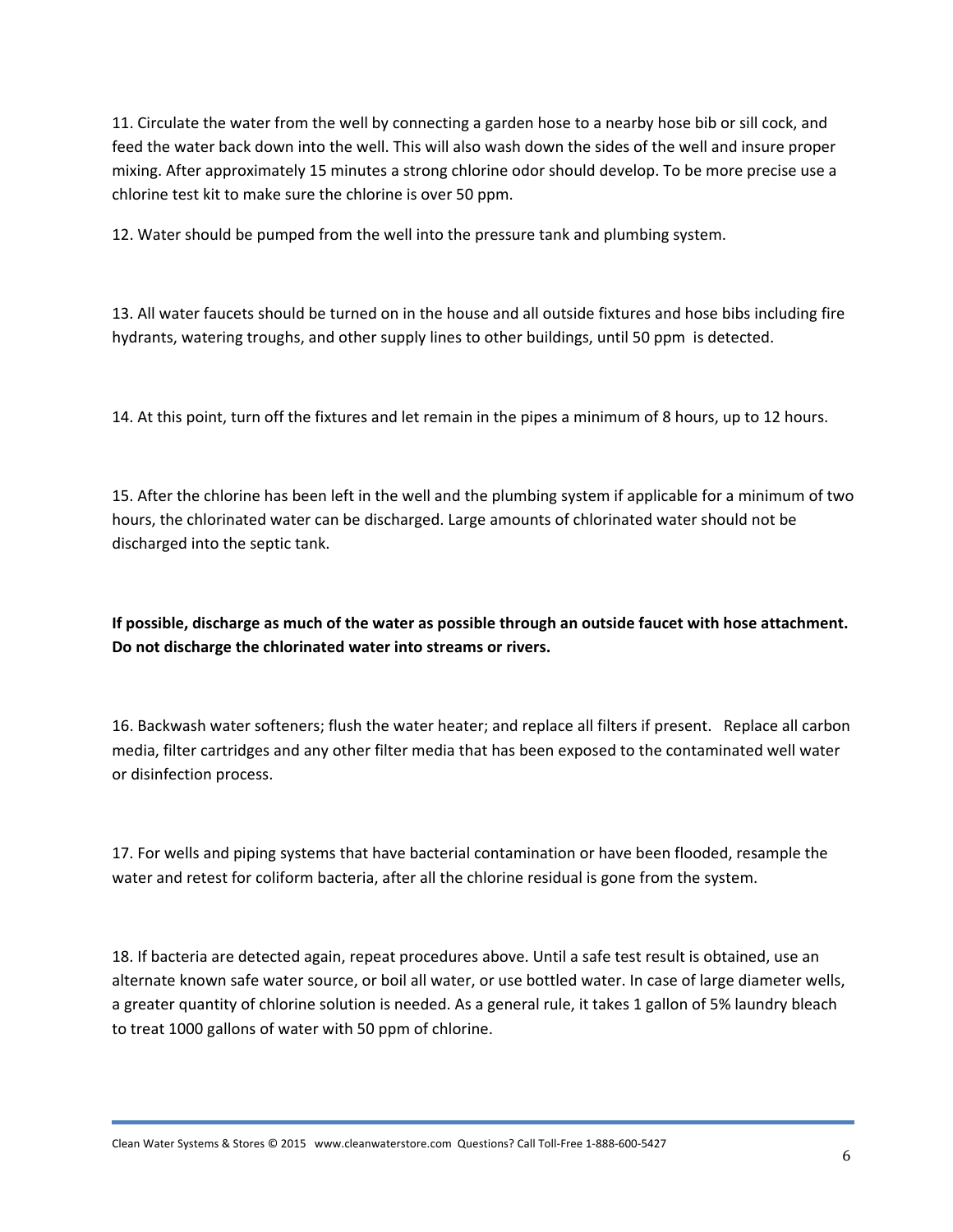**NOTE OF CAUTION: Heavily fouled wells can sometimes clog pipes and cause damage to pump during** or after shock chlorination. While this is rare, consult a well contractor or pump company if you notice **any loss of pressure or water flow after chlorinating a heavily‐fouled well.** 

Wells with submersible pumps in freezing climates typically have the water pipe enter out through the side and travel underground to the house.

In many areas the water pipe comes out through the top.

To add chlorine to a well for the purpose of sanitizing, chlorine needs to be added into the top of well, but not down the water pipe.



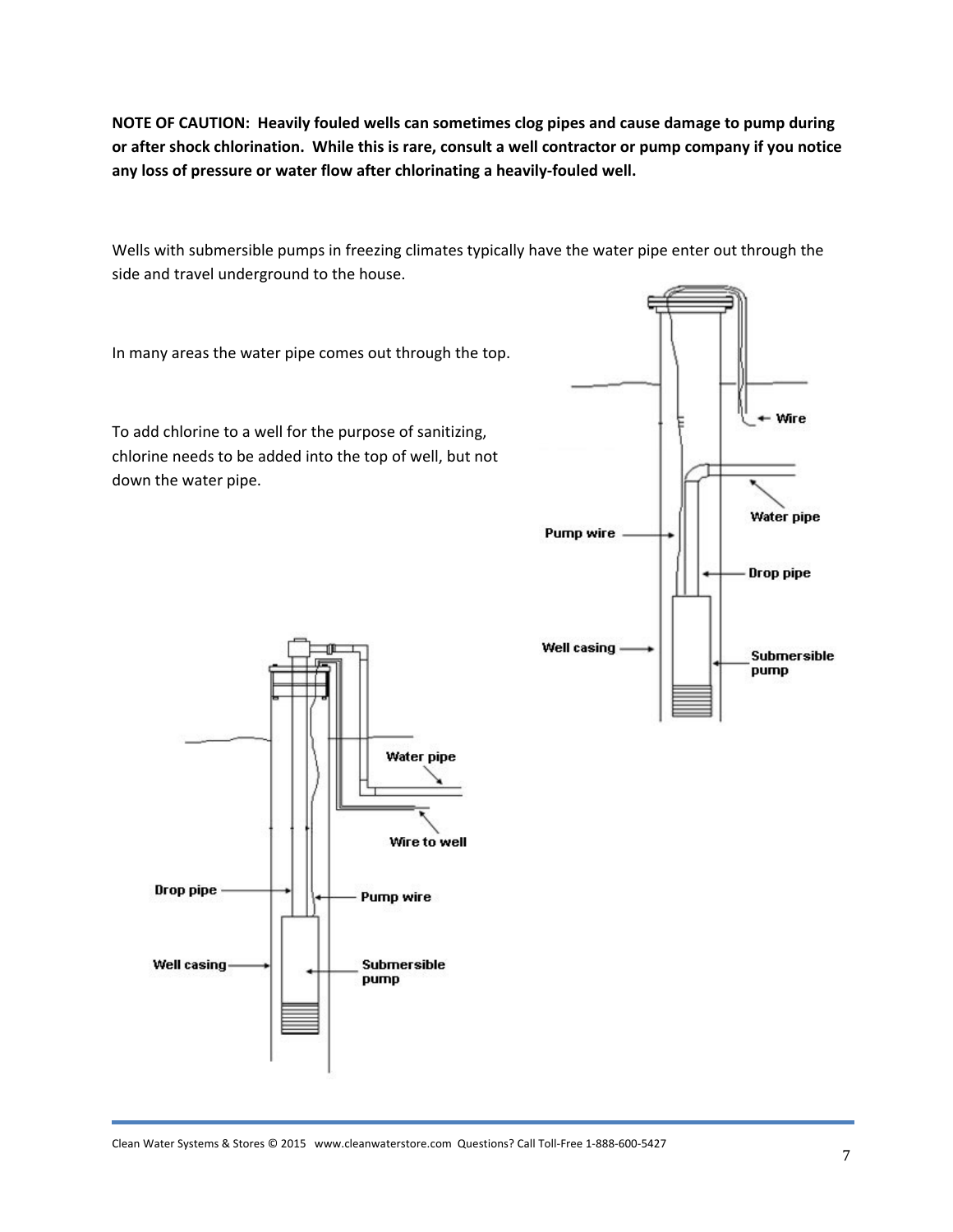# **4. What To Do If You Have an Existing Water Softener Or Filtration System**

- Put the softener, iron filter or other system on bypass if a flood occurs
- If flood contaminated waters have passed through your treatment system, be sure to thoroughly sanitize the softener or filter before using. For softeners you can add  $\frac{1}{2}$  cup of bleach to the brine tank and regenerate, once the well has been tested and is declared safe to use.
- Some type of treatment systems contain activated carbon and the media should be replaced if contaminated water has passed through the system.
- Replace all filter cartridges and any carbon media in the system
- Sanitize all filter housings and piping with 50 to 100 PPM of chlorinated water. Allow to sit for 8 to 12 hours and then flush with disinfected or non-contaminated water.



Residential chlorination system with contact tank and carbon backwash filter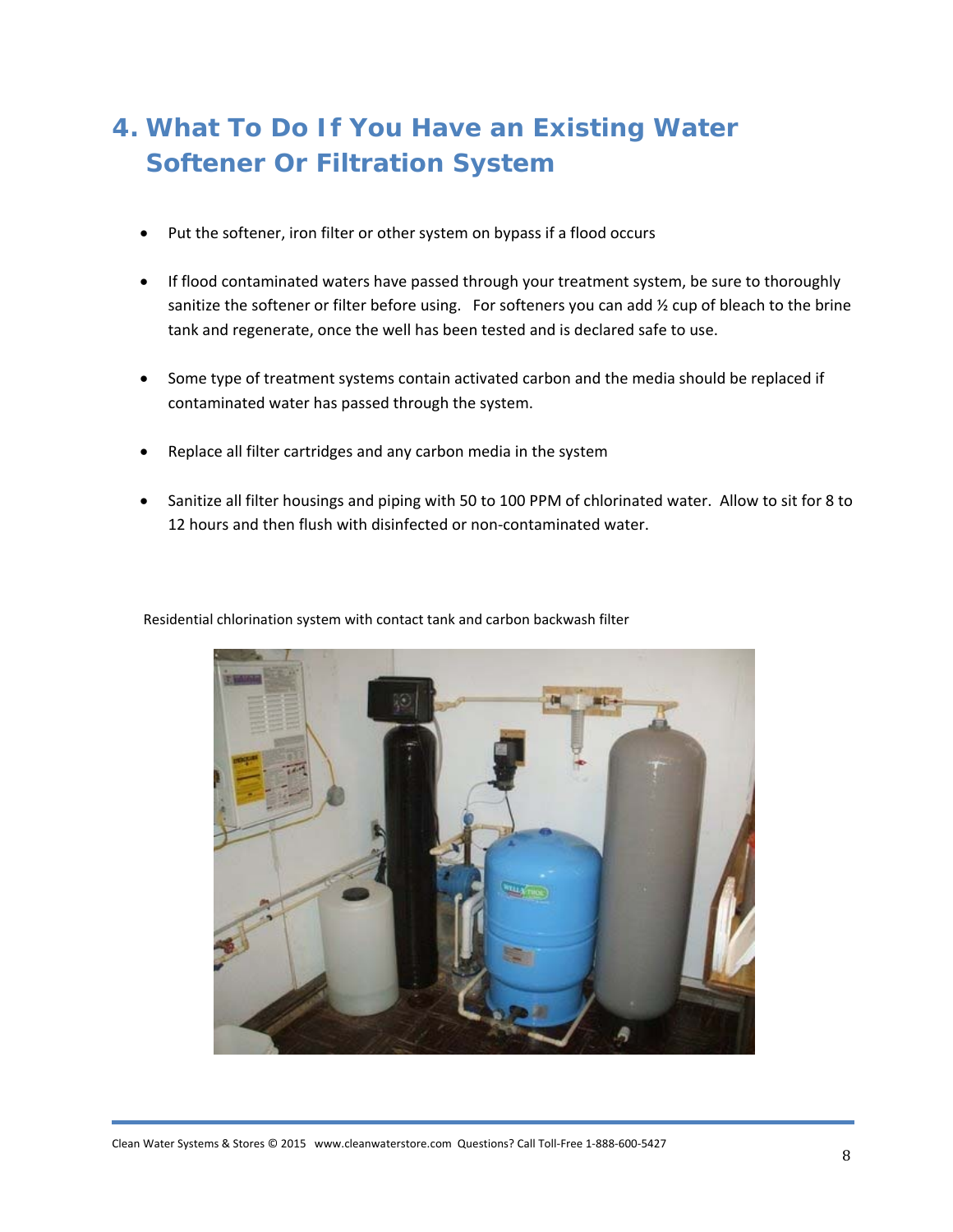# **5. Sampling and Testing the Well Water**

The USEPA Recommends:

Contact your local health department to have well water sampled and tested for contamination after the sanitizing procedure and prior to using the well water. You can also call your state laboratory certification officer to find a certified lab near you. You can get this number from the Safe Drinking Water Hotline (800‐ 426‐4791).

The health department or laboratory you are using will give you sterile bottles to collect water samples, follow all instructions for the use of these bottles.

After the pump is back in operation, you should sample and test the water at regular intervals.

If in doubt about the well water supply, follow health department drinking and bathing advisories

# **6. Do It Yourself Coliform Home Test Kits**

#### Coliform bacteria testing is now available in easy to use, at-home, do-it-yourself kits.

Coliform Bacteria EZ Cult 24 Hour Presence / Absence of Total Coliforms. EPA Compliant. One Simple Test

for E.coli. When using this simple test the media turns blue‐ green in the presence of coliform bacteria.

E. coli growth is confirmed by blue fluorescence under UV light (not included, purchase separately). Easy fast and effective method. Available in case of 12 tests or by individual test.

## www.cleanwaterstore.com/test‐kit bacteria.html

An optional UV light is available for determining if coliform present also has e. Coli bacteria present. This handheld UV Light is extremely bright and compact. It provides an excellent UV Light source and also includes a flashlight mode and a convenient hand strap. Simply shine the UV light on the sample to see if e. Coli is present.



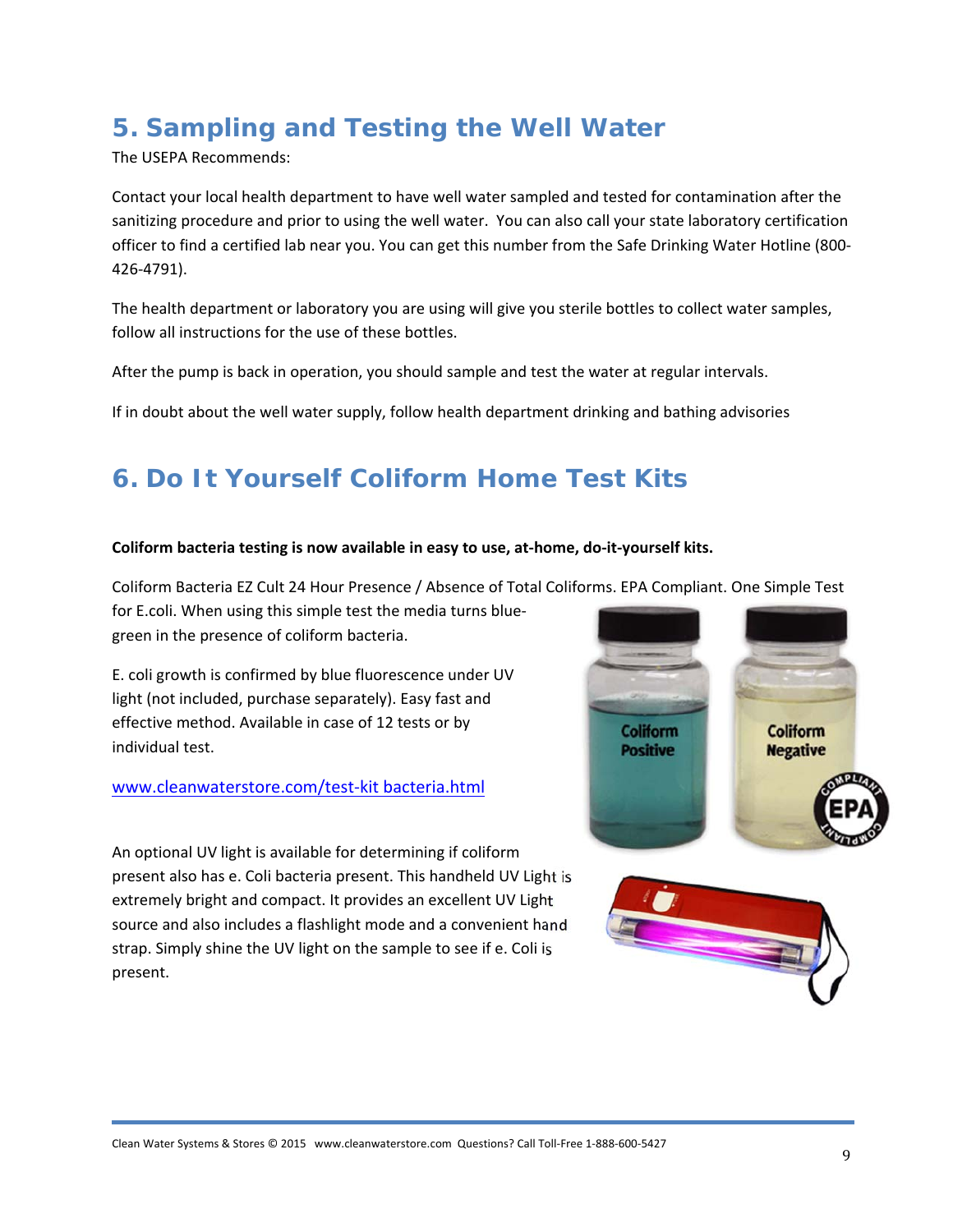## **7. Important Warnings and Guidelines:**

- 1. Remember that there is a danger of electrical shock from any electrical device that has been flooded; consult a certified well water professional, licensed pump or well contractor, or a qualified electrician. Rubber boots and gloves are not adequate protection from electric shock.
- 2. Well disinfection will not provide protection from pesticides, heavy metals and other types of non‐ biological contamination. If such contamination is suspected, special treatment is required. Information on home water treatment units (also called point‐of‐use and point‐of‐entry units) is available from U.S. EPA by phoning the Safe Drinking Water Hotline (1‐800‐426‐4791). If you observe chemical containers (including barrels and drums) that have moved to your property, call your state or county health department or the Superfund Hotline (1‐800‐424‐9346).
- 3. For information on long-term water quality conditions in the area, consult your state or county health department. Well owners may have information about the construction, or testing of their well and this information will be helpful in determining water quality conditions.
- 4. Septic systems should not be used immediately after floods. Drain fields will not work until underground water has receded. Septic lines may have broken during the flood.

## 5. **USE ONLY DISINFECTED WATER FOR DRINKING, BATHING, COOKING, & WASHING**

- 6. It is advisable to use **bottled water** that has not been exposed to flood waters if it is available. If you have a UV sterilizer, chlorination, ozone, peroxide or other type of disinfection system, make sure the system is operating correctly before using. Flood waters can cause the water to become colored and/or high in turbidity which can cause your disinfection system to not operate correctly. Be safe. Test and verify the water is safe before using.
- 7. If you don't have bottled water, you can **boil water** to make it safe. Boiling will kill most types of disease‐causing organisms that may be present. If the water is cloudy, filter it through a coffee filter or cloth, and allow it to settle. Pour off the clearest water for boiling. **Boil the water for 5 to 10 minutes**, let it cool, and store it in clean containers with covers. **Note that boiling the water will not remove high levels of nitrate, pesticides, industrial solvents or other chemicals that may be in your well water due to the flood event.**
- 8. If you can't boil water, **disinfect it using household bleach**. Bleach will kill some, but not all, types of disease‐causing organisms. If the water is cloudy, filter it through a coffee filter or cloth, and allow it to settle, then draw off the clearest water for boiling. **Add 5 drops** of regular, unscented, liquid household bleach **for each quart of water**, stir it well, and let it stand for 30 minutes before you use it. Store in a clean sealed container or bottle.